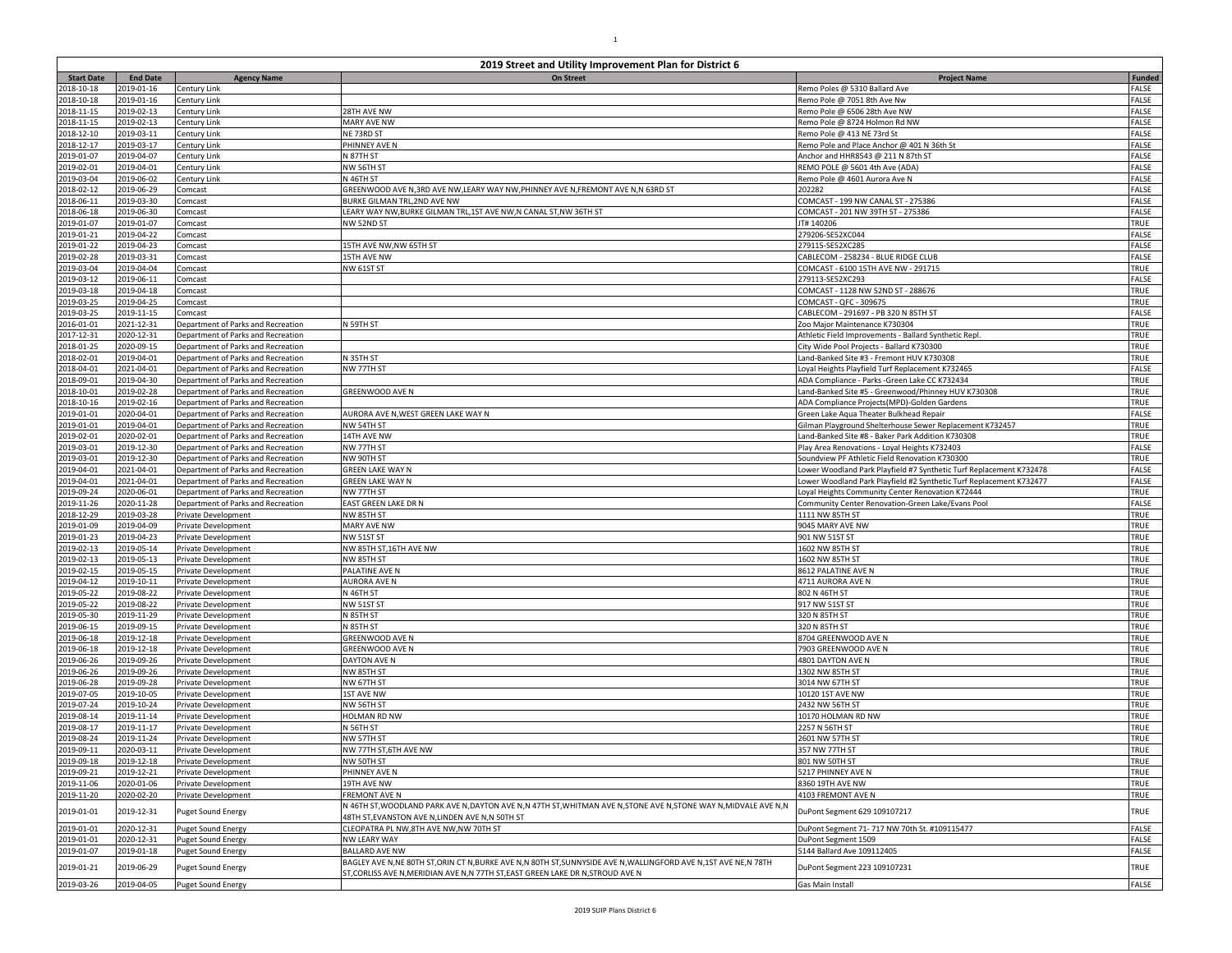| <b>Start Date</b>        | <b>End Date</b> | <b>Agency Name</b>                                                             | <b>On Street</b>                                                                                                         | <b>Project Name</b>                                                                | <b>Funded</b> |
|--------------------------|-----------------|--------------------------------------------------------------------------------|--------------------------------------------------------------------------------------------------------------------------|------------------------------------------------------------------------------------|---------------|
| 2019-04-11               | 2019-11-30      | Puget Sound Energy                                                             |                                                                                                                          | ADA RAMP RESTORATION AFTER PSE GAS WORK                                            | TRUE          |
| 2019-05-07               | 2019-05-17      | <b>Puget Sound Energy</b>                                                      | NW 73RD ST                                                                                                               | ADA RAMPS                                                                          | <b>TRUE</b>   |
| 2019-05-14               | 2019-05-30      | <b>Puget Sound Energy</b>                                                      | NW 46TH ST                                                                                                               | Ship Canal Water Quality Project HP Gas Relocation                                 | ALSE          |
| 2019-11-05               | 2019-11-09      | <b>Puget Sound Energy</b>                                                      | 22ND AVE NW                                                                                                              | 5417 22nd Ave NW - 2018 DIMP Shallow Facility Replacement                          | <b>TRUE</b>   |
| 2016-01-01               | 2035-12-31      | SDOT CPRS & PDD                                                                | 3RD AVE NW                                                                                                               | Potential Ramps TC323140                                                           | FALSE         |
| 2016-01-01               | 2035-12-31      | SDOT CPRS & PDD                                                                | <b>NW MARKET ST</b>                                                                                                      | Potential Ramps TC323140                                                           | ALSE          |
| 2018-01-01               | 2020-12-31      | SDOT CPRS & PDD                                                                | N 34TH ST                                                                                                                | N 34th St Mobility Project                                                         | <b>TRUE</b>   |
| 2018-06-05               | 2019-02-28      | SDOT CPRS & PDD                                                                | NW 58TH ST,8TH AVE NW                                                                                                    | <b>NGW - Bike Detection Pilot</b>                                                  | TRUE          |
| 2018-06-13               | 2019-12-31      | SDOT CPRS & PDD                                                                | 15TH AVE NW                                                                                                              | Whitman MS Walkway & Crosswalk Improvement                                         | TRUE          |
| 2018-07-01               | 2019-07-31      | SDOT CPRS & PDD                                                                | N 34TH ST, FLORENTIA ST                                                                                                  | Bridge Safety Analysis - Fremont Bridge                                            | FALSE         |
|                          |                 |                                                                                | AURORA AVE N,14TH AVE NW,ASHWORTH AVE N,GREENWOOD AVE N,N 100TH ST,3RD AVE NW,COLLEGE WAY N,15TH AVE                     |                                                                                    |               |
| 2018-08-01               | 2019-05-31      | SDOT CPRS & PDD                                                                | NW, NW 92ND ST, HOLMAN RD NW, 13TH AVE NW, 1ST AVE NW, 8TH AVE NW                                                        | NGW - North Seattle Neighborhood Greenway                                          | TRUE          |
| 2018-08-14               | 2019-07-01      | SDOT CPRS & PDD                                                                |                                                                                                                          | Burke Gilman Trail - NW 54th Paving                                                | TRUE          |
| 2018-08-23               | 2019-03-25      | SDOT CPRS & PDD                                                                | NE 70TH ST                                                                                                               |                                                                                    | TRUE          |
|                          |                 |                                                                                |                                                                                                                          | NSF - NE 70th St and I-5 Walking and Biking Improvements (2018 NSF North Package)  |               |
| 2018-08-23               | 2019-03-25      | SDOT CPRS & PDD                                                                | ASHWORTH AVE N,1ST AVE NW,N 100TH ST,NW 92ND ST                                                                          | BMP - Neighborhood Greenway Projects - North Seattle N 92nd St NGW (2018 NSF North | TRUE          |
|                          |                 |                                                                                |                                                                                                                          | Package)                                                                           |               |
| 2018-08-23               | 2019-03-25      | SDOT CPRS & PDD                                                                | <b>AURORA AVE N</b>                                                                                                      | NSF - Aurora Ave N Art Corridor - N 85 St to N 105 St (2018 NSF North Package)     | TRUE          |
| 2018-08-23               | 2019-03-25      | SDOT CPRS & PDD                                                                | HOLMAN RD NW                                                                                                             | NSF - Holman Road and 13th Ave NW Signal (2018 NSF North Package)                  | TRUE          |
| 2018-08-27               | 2019-03-29      | SDOT CPRS & PDD                                                                | NE 68TH ST, NE 65TH ST                                                                                                   | BMP - Protected Bike Lanes - NE 65th St Vision Zero Safety Corridor                | TRUE          |
| 2019-01-01               | 2019-12-31      | SDOT CPRS & PDD                                                                | 11TH AVE NE, NE 80TH ST, 52ND AVE NE, E VALLEY ST, NE 63RD ST, NE 68TH ST, QUEEN ANNE DR, NE 77TH ST, LATONA AVE NE, 4TH | 2019 CSR Curb Ramps                                                                | ALSE          |
|                          |                 |                                                                                | AVE NE, NE 65TH ST, 1ST AVE NE, FREMONT AVE N, VALLEY ST                                                                 |                                                                                    |               |
| 2019-01-01               | 2020-12-31      | SDOT CPRS & PDD                                                                | GREENWOOD AVE N, PHINNEY AVE N                                                                                           | Phinney/Greenwood VZ Safety Corridor                                               | FALSE         |
| 2019-01-16               | 2020-10-22      | SDOT CPRS & PDD                                                                | NW MARKET ST, 24TH AVE NW, NW 45TH ST, SHILSHOLE AVE NW, NW 54TH ST                                                      | Burke Gilman Trail - Missing Link                                                  | <b>TRUE</b>   |
| 2019-04-01               | 2019-06-30      | SDOT CPRS & PDD                                                                | <b>BURKE GILMAN TRL</b>                                                                                                  | Fred Meyer Burke-Gilman Crossing Improvements                                      | ALSE          |
| 2019-04-02               | 2019-09-01      | SDOT CPRS & PDD                                                                | <b>LEARY AVE NW</b>                                                                                                      | Leavy Ave Midblock Crosswalk                                                       | TRUE          |
| 2019-05-20               | 2020-11-19      | SDOT CPRS & PDD                                                                | STONE WAY N, NE 50TH ST, N 50TH ST                                                                                       | AAC - N 50th St (2019 AAC Local Package 1)                                         | TRUE          |
| 2019-05-20               | 2020-11-19      | SDOT CPRS & PDD                                                                | GREEN LAKE WAY N, GREEN LAKE DR N, EAST GREEN LAKE WAY N, EAST GREEN LAKE DR N                                           | AAC - Green Lake Park Loop (2019 AAC Local Package 1)                              | TRUE          |
| 2019-05-20               | 2020-11-19      | SDOT CPRS & PDD                                                                | NE 80TH ST, N 80TH ST                                                                                                    | AAC - N 80th St (2019 AAC Local Package 1)                                         | TRUE          |
| 2019-06-17               | 2019-12-09      | SDOT CPRS & PDD                                                                | N 83RD ST                                                                                                                | New Sidewalks - 2019 Safe Routes to School - Federal (Aurora and 83rd)             | TRUE          |
| 2019-06-27               | 2019-09-30      | SDOT CPRS & PDD                                                                | GREENWOOD AVE N                                                                                                          | New Sidewalks - 2019 Safe Routes to School - Local                                 | TRUE          |
| 2019-07-01               | 2019-12-31      | SDOT CPRS & PDD                                                                | LINDEN AVE N                                                                                                             | Linden Ave N and N 85th St Turn Restrictions                                       | FALSE         |
| 2019-09-01               | 2019-12-31      | SDOT CPRS & PDD                                                                | <b>AURORA AVE N</b>                                                                                                      | Vision Zero - Aurora Ave N TC367520-6                                              | TRUE          |
| 2017-06-21               | 2019-12-31      | <b>SDOT Maintenance Operations</b>                                             | 3RD AVE NW                                                                                                               | 2017-AMM 3RD AVE NW                                                                | TRUE          |
| 2017-06-21               | 2019-12-20      | <b>SDOT Maintenance Operations</b>                                             | <b>NW 103RD ST</b>                                                                                                       | 2016 AMM NW 103rd St                                                               | TRUE          |
| 2017-06-21               | 2019-12-20      | <b>SDOT Maintenance Operations</b>                                             | 3RD AVE NW                                                                                                               | AMM HMA 3rd Ave NW_Holma to 104th                                                  | TRUE          |
| 2018-01-02               | 2019-10-12      | <b>SDOT Maintenance Operations</b>                                             | 24TH AVE NW                                                                                                              | AMM HMA 24th Ave NW 73rd to 75th                                                   | TRUE          |
| 2018-01-02               | 2019-10-12      | <b>SDOT Maintenance Operations</b>                                             | NW 103RD ST, NW 100TH PL                                                                                                 | AMM HMA NW 100th Pl 6th to 3rd                                                     | TRUE          |
| 2018-11-13               | 2019-07-27      | <b>SDOT Maintenance Operations</b>                                             | GREENWOOD AVE N                                                                                                          | 2018 2019 SSRP SIDEWALK REPAIR                                                     | TRUE          |
| 2019-01-01               | 2019-12-31      | <b>SDOT Maintenance Operations</b>                                             | NW 100TH ST,15TH AVE NW                                                                                                  | AMM 15th Ave NE_9700 Blk to 100th                                                  | TRUE          |
| 2019-01-01               | 2019-12-31      | <b>SDOT Maintenance Operations</b>                                             | WEST GREEN LAKE DR N                                                                                                     | AMM West Green Lake Dr N_Aurora to Stone                                           | TRUE          |
| 2019-01-01               | 2019-12-31      | <b>SDOT Maintenance Operations</b>                                             | NW 59TH ST                                                                                                               | NASRR NW 59th St_26th to 28th                                                      | TRUE          |
| 2019-01-01               | 2019-12-31      | <b>SDOT Maintenance Operations</b>                                             | 15TH AVE NW                                                                                                              | 2019 AMM Curb Ramps                                                                | FALSE         |
| 2019-01-01               | 2019-12-31      | <b>SDOT Maintenance Operations</b>                                             | N 35TH ST, FREMONT AVE N, TROLL AVE N                                                                                    | 2019 AMM Curb Ramps                                                                | ALSE          |
| 2019-01-01               | 2019-12-31      | <b>SDOT Maintenance Operations</b>                                             | 26TH AVE NW, NW 59TH ST                                                                                                  | 2019 NASSRR Curb Ramps                                                             | ALSE          |
| 2019-01-18               | 2019-06-30      | <b>SDOT Maintenance Operations</b>                                             | 24TH AVE NW                                                                                                              | Sidewalk Safety Repair Program                                                     | TRUE          |
| 2019-04-01               | 2019-12-31      | <b>SDOT Maintenance Operations</b>                                             | N 39TH ST                                                                                                                | 2019 SSRP SIDEWALK REPAIR                                                          | TRUE          |
| 2016-01-01               | 2019-06-30      | <b>SDOT Transportation Operations</b>                                          | 17TH AVE NW, NW DOCK PL, RUSSELL AVE NW, NW 50TH ST                                                                      | 2016 NPSF TC365770-15                                                              | TRUE          |
| 2018-01-01               | 2019-03-31      | <b>SDOT Transportation Operations</b>                                          | N 80TH ST, CORLISS AVE N                                                                                                 | YVYC 2018 - Corliss Ave N & N 80th St Crossing Improvement                         | TRUE          |
| 2018-09-17               | 2019-06-29      | <b>SDOT Transportation Operations</b>                                          |                                                                                                                          | 1st Ave NW & N 36th St - Full Signal                                               | TRUE          |
| 2019-01-01               | 2019-12-31      | <b>SDOT Transportation Operations</b>                                          | LEARY WAY NW,NW 41ST ST                                                                                                  | YVYC 2019 - Leary Way NW & NW 40th/41st St curb bulb                               | TRUE          |
| 2019-01-01               | 2019-12-31      |                                                                                | ASHWORTH AVE N                                                                                                           | YVYC 2019 - Ashworth Ave N traffic calming                                         | TRUE          |
| 2019-01-01               | 2019-12-31      | <b>SDOT Transportation Operations</b><br><b>SDOT Transportation Operations</b> | N 39TH ST                                                                                                                | YVYC 2019 - Phinney Ave N & N 39th St RRFB                                         | TRUE          |
| 2019-01-01               | 2019-12-31      |                                                                                | LINDEN AVE N,N 39TH ST                                                                                                   | YVYC 2019 - Linden Ave N & N 39th St signage upgrade                               | TRUE          |
| 2019-01-01               | 2019-12-31      | <b>SDOT Transportation Operations</b><br><b>SDOT Transportation Operations</b> | LEARY WAY NW,8TH AVE NW                                                                                                  | YVYC 2019 - Leary Way NW & 8th Ave NW bike box                                     | TRUE          |
| 2019-01-01               | 2019-12-31      | <b>SDOT Transportation Operations</b>                                          | 15TH AVE NW                                                                                                              | YVYC 2019 - 15th Ave NW & NW Market St signal upgrade                              | TRUE          |
|                          |                 |                                                                                |                                                                                                                          |                                                                                    | FALSE         |
| 2019-01-11<br>2019-03-04 | 2019-02-09      | <b>SDOT Transportation Operations</b>                                          | NW 58TH ST                                                                                                               | <b>Traffic Signal Rebuild</b>                                                      | TRUE          |
|                          | 2019-06-29      | Seattle City Light                                                             | <b>AURORA AVE N</b>                                                                                                      | Street Light Repair Aurora Ave N, 67th to 73rd                                     |               |
| 2019-10-01               | 2019-10-26      | Seattle IT                                                                     | NW 75TH ST, NW 77TH ST, 20TH AVE NW                                                                                      | Parks-Loyal Heights Community Center                                               | TRUE          |
| 2019-11-05               | 2019-11-30      | Seattle IT                                                                     |                                                                                                                          | Parks-Golden Gardens Bath House and Maintenance Bldg                               | TRUE          |
| 2010-05-10               | 2019-08-28      | SPU                                                                            | 17TH AVE NW                                                                                                              | Rehab Progr Mangmnt                                                                | TRUE          |
| 2013-01-01               | 2019-10-03      | SPU                                                                            | NW 64TH ST                                                                                                               | Rehab Progr Mangmnt                                                                | TRUE          |
| 2013-01-01               | 2019-10-03      | SPU                                                                            | NW 64TH ST                                                                                                               | <b>Rehab Progr Mangmnt</b>                                                         | TRUE          |
| 2014-05-28               | 2019-05-09      | SPU                                                                            | <b>FREMONT AVE N</b>                                                                                                     | <b>Drainage Catch Basins</b>                                                       | TRUE          |
| 2017-03-23               | 2019-03-23      | SPU                                                                            | <b>INTERLAKE AVE N</b>                                                                                                   | TASK ORDER CONTRACT ? SPOT SEWER                                                   | TRUE          |
| 2017-05-04               | 2019-03-14      | SPU                                                                            | NW 89TH ST                                                                                                               | Distribution Hydrants                                                              | TRUE          |
| 2017-07-10               | 2019-07-10      | SPU                                                                            | NW 78TH ST                                                                                                               | <b>Rehab Progr Mangmnt</b>                                                         | TRUE          |
| 2017-08-29               | 2019-12-31      | SPU                                                                            | N 80TH ST                                                                                                                | <b>WW Maintenance Holes</b>                                                        | TRUE          |
| 2017-11-06               | 2019-11-06      | SPU                                                                            | NW 85TH ST                                                                                                               | Rehab Progr Mangmnt                                                                | TRUE          |
| 2017-11-22               | 2019-11-22      | SPU                                                                            | <b>DIBBLE AVE NW</b>                                                                                                     | <b>Rehab Progr Mangmnt</b>                                                         | TRUE          |
| 2017-11-22               | 2019-11-22      | SPU                                                                            | <b>DIBBLE AVE NW</b>                                                                                                     | <b>Rehab Progr Mangmnt</b>                                                         | TRUE          |
| 2017-12-06               | 2019-12-06      | SPU                                                                            | N 79TH ST                                                                                                                | Rehab Progr Mangmnt                                                                | TRUE          |
| 2017-12-07               | 2019-12-07      | SPU                                                                            | 11TH AVE NW                                                                                                              | Rehab Progr Mangmnt                                                                | TRUE          |
| 2018-01-24               | 2020-01-24      | SPU                                                                            | NE 50TH ST                                                                                                               | 2017 MOVE SEATTLE ? N TO NE 50TH STREET                                            | TRUE          |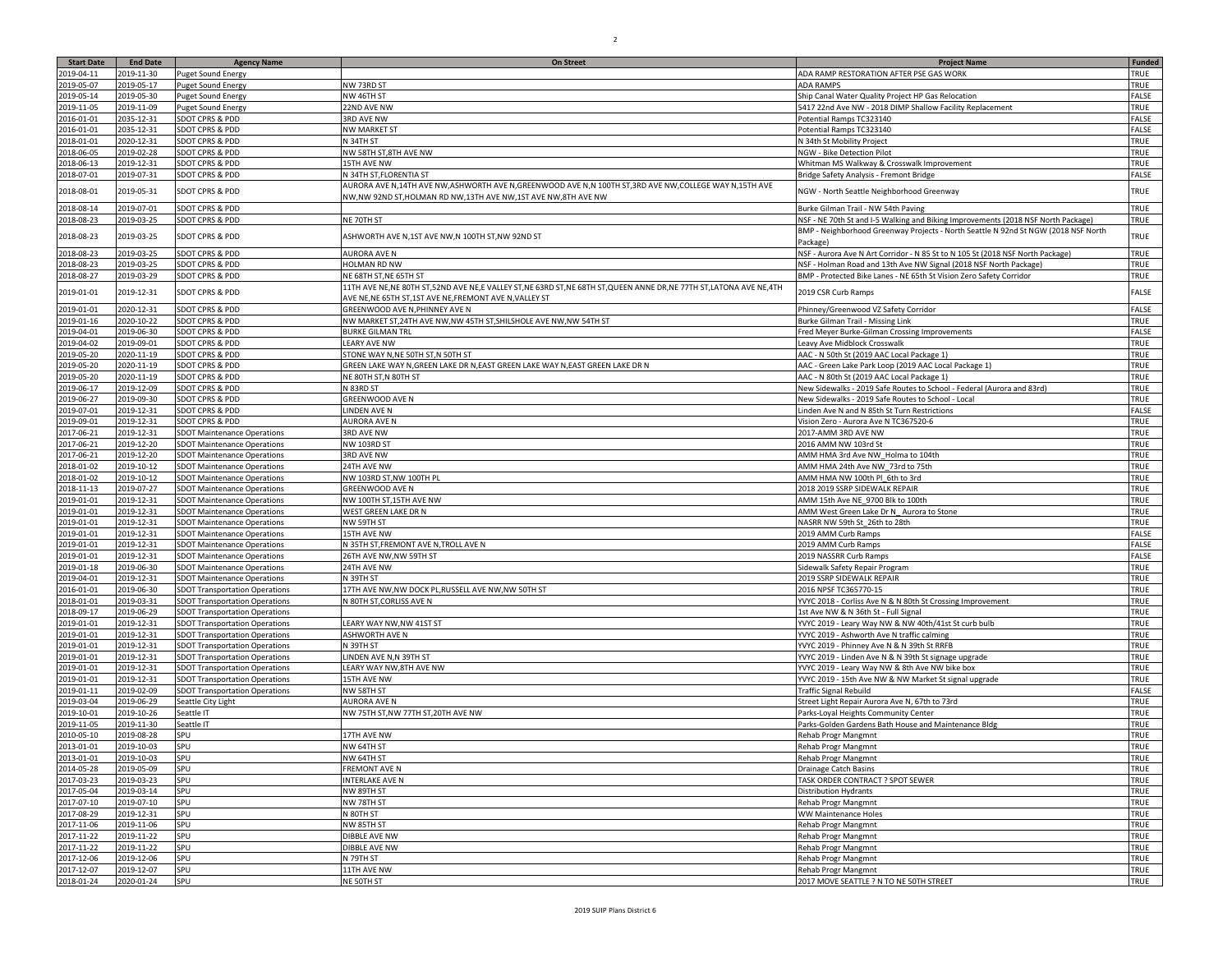| <b>Start Date</b>        | <b>End Date</b>          | <b>Agency Name</b> | On Street                                                                                                          | <b>Project Name</b>                                                                                      | <b>Funded</b> |
|--------------------------|--------------------------|--------------------|--------------------------------------------------------------------------------------------------------------------|----------------------------------------------------------------------------------------------------------|---------------|
| 2018-01-30               | 2020-01-30               | SPU                | N 80TH ST                                                                                                          | 2017 MOVE SEATTLE ? N TO NE 80TH ST                                                                      | TRUE          |
| 2018-02-01               | 2020-02-01               | SPU                | N 80TH ST                                                                                                          | 2017 MOVE SEATTLE ? N TO NE 80TH ST                                                                      | TRUE          |
| 2018-02-01               | 2020-02-01               | SPU                | SUNNYSIDE AVE N                                                                                                    | 2017 MOVE SEATTLE ? N TO NE 80TH ST                                                                      | TRUE          |
| 2018-02-01               | 2019-12-31               | SPU                | CORLISS AVE N                                                                                                      | 2017 MOVE SEATTLE ? N TO NE 80TH ST                                                                      | TRUE          |
| 2018-02-02               | 2020-02-02               | SPU                | <b>LST AVE NE</b>                                                                                                  | 2017 MOVE SEATTLE ? N TO NE 80TH ST                                                                      | TRUE          |
| 2018-02-08               | 2020-02-08               | SPU                | NW 77TH ST                                                                                                         | Rehab Progr Mangmnt                                                                                      | TRUE          |
| 2018-02-08               | 2020-02-08               | SPU                | NW 77TH ST                                                                                                         | Rehab Progr Mangmnt                                                                                      | TRUE          |
| 2018-02-28<br>2018-02-28 | 2020-02-28<br>2020-02-28 | SPU<br>SPU         | DENSMORE AVE N<br>DENSMORE AVE N                                                                                   | 2017 MOVE SEATTLE ? STONE AVE N TO GREEN LAKE DR N                                                       | TRUE<br>TRUE  |
| 2018-02-28               | 2020-02-28               | SPU                | EAST GREEN LAKE WAY N                                                                                              | 2017 MOVE SEATTLE ? STONE AVE N TO GREEN LAKE DR N<br>2017 MOVE SEATTLE ? STONE AVE N TO GREEN LAKE DR N | TRUE          |
| 2018-02-28               | 2020-02-28               | SPU                | 2ND AVE NE                                                                                                         | 2017 MOVE SEATTLE ? STONE AVE N TO GREEN LAKE DR N                                                       | TRUE          |
| 2018-03-01               | 2020-03-01               | SPU                | N 54TH ST                                                                                                          | 2017 MOVE SEATTLE ? STONE AVE N TO GREEN LAKE DR N                                                       | TRUE          |
| 2018-03-01               | 2020-03-01               | SPU                | N 54TH ST                                                                                                          | 2017 MOVE SEATTLE ? STONE AVE N TO GREEN LAKE DR N                                                       | TRUE          |
| 2018-03-01               | 2020-03-01               | SPU                | N 52ND ST                                                                                                          | 2017 MOVE SEATTLE ? STONE AVE N TO GREEN LAKE DR N                                                       | TRUE          |
| 2018-03-05               | 2020-03-05               | SPU                | WALLINGFORD AVE N                                                                                                  | 2017 MOVE SEATTLE ? STONE AVE N TO GREEN LAKE DR N                                                       | TRUE          |
| 2018-03-05               | 2020-03-05               | SPU                | EAST GREEN LAKE DR N                                                                                               | 2017 MOVE SEATTLE ? STONE AVE N TO GREEN LAKE DR N                                                       | TRUE          |
| 2018-03-05               | 2020-03-05               | SPU                | WALLINGFORD AVE N                                                                                                  | 2017 MOVE SEATTLE ? STONE AVE N TO GREEN LAKE DR N                                                       | TRUE          |
| 2018-03-05               | 2020-03-05               | SPU                | STROUD AVE N                                                                                                       | 2017 MOVE SEATTLE ? STONE AVE N TO GREEN LAKE DR N                                                       | TRUE          |
| 2018-03-06               | 2020-03-06               | SPU                | CORLISS AVE N                                                                                                      | 2017 MOVE SEATTLE ? STONE AVE N TO GREEN LAKE DR N                                                       | TRUE          |
| 2018-03-06               | 2020-03-06               | SPU                | CORLISS AVE N                                                                                                      | 2017 MOVE SEATTLE ? STONE AVE N TO GREEN LAKE DR N                                                       | TRUE          |
| 2018-03-07               | 2020-03-07               | SPU                | SUNNYSIDE AVE N                                                                                                    | 2017 MOVE SEATTLE ? STONE AVE N TO GREEN LAKE DR N                                                       | TRUE          |
| 2018-03-07               | 2020-03-07               | SPU                | <b>LATONA AVE NE</b>                                                                                               | 2017 MOVE SEATTLE ? STONE AVE N TO GREEN LAKE DR N                                                       | TRUE          |
| 2018-03-08               | 2020-03-09               | SPU                | LATONA AVE NE                                                                                                      | 2017 MOVE SEATTLE ? STONE AVE N TO GREEN LAKE DR N                                                       | TRUE          |
| 2018-03-08               | 2020-03-09               | SPU                | NE 72ND ST                                                                                                         | 2017 MOVE SEATTLE ? STONE AVE N TO GREEN LAKE DR N                                                       | TRUE          |
| 2018-03-09               | 2020-03-09               | SPU                | NE 72ND ST                                                                                                         | 2017 MOVE SEATTLE ? STONE AVE N TO GREEN LAKE DR N                                                       | TRUE          |
| 2018-03-09<br>2018-03-12 | 2020-03-09<br>2020-03-12 | SPU<br>SPU         | N 54TH ST<br><b>GREEN LAKE WAY N</b>                                                                               | 2017 MOVE SEATTLE ? STONE AVE N TO GREEN LAKE DR N<br>2017 MOVE SEATTLE ? STONE AVE N TO GREEN LAKE DR N | TRUE<br>TRUE  |
| 2018-03-12               | 2019-03-06               | SPU                | 1ST AVE NW                                                                                                         | <b>Distribution Hydrants</b>                                                                             | TRUE          |
| 2018-03-12               | 2020-03-12               | SPU                | N 54TH ST                                                                                                          | 2017 MOVE SEATTLE ? STONE AVE N TO GREEN LAKE DR N                                                       | TRUE          |
| 2018-03-15               | 2020-03-15               | SPU                | FREMONT AVE N                                                                                                      | Spot Rehab Crews                                                                                         | TRUE          |
| 2018-04-24               | 2021-06-08               | SPU                | NW 58TH ST                                                                                                         | Drainage Catch Basins                                                                                    | TRUE          |
|                          |                          |                    | 15TH AVE NE, STONE WAY N, COWEN PL NE, NE 58TH ST, UNIVERSITY WAY NE, EAST GREEN LAKE DR N, GREEN LAKE DR N, GREEN |                                                                                                          |               |
| 2018-05-25               | 2019-01-18               | SPU                | AKE WAY N,EAST GREEN LAKE WAY N                                                                                    | SDOT University Way NE/Cow-DWW                                                                           | TRUE          |
| 2018-06-29               | 2019-03-12               | SPU                | PHINNEY AVE N                                                                                                      | <b>Distribution Hydrants</b>                                                                             | TRUE          |
| 2018-07-24               | 2019-12-31               | SPU                | <b>L5TH AVE NW</b>                                                                                                 | Spot Rehab Crews                                                                                         | TRUE          |
| 2018-07-24               | 2019-12-31               | SPU                | <b>15TH AVE NW</b>                                                                                                 | Spot Rehab Crews                                                                                         | TRUE          |
| 2018-07-26               | 2019-07-26               | SPU                | DIBBLE AVE NW                                                                                                      | Spot Rehab Crews                                                                                         | TRUE          |
| 2018-07-26               | 2019-07-26               | SPU                | DIBBLE AVE NW                                                                                                      | Spot Rehab Crews                                                                                         | TRUE          |
| 2018-09-07               | 2019-05-31               | SPU                | <b>HOLMAN RD NW</b>                                                                                                | 2019 DEMAND REQUESTS - CLEANING & CCTV                                                                   | TRUE          |
| 2018-09-07               | 2019-05-31               | SPU                | 13TH AVE NW                                                                                                        | 2019 DEMAND REQUESTS - CLEANING & CCTV                                                                   | TRUE          |
| 2018-11-01               | 2019-02-05               | SPU                | NW 58TH ST                                                                                                         | Hydrant Replacement - SPU Cost                                                                           | TRUE          |
| 2018-11-06<br>2018-11-15 | 2019-10-21<br>2019-11-15 | SPU<br>SPU         | W EWING ST, 2ND AVE NW<br>4TH AVE NE                                                                               | Third Ave West Tunnel Water Main Replacement<br>Spot Rehab Crews                                         | TRUE<br>TRUE  |
| 2018-12-07               | 2019-03-29               | SPU                | NW 45TH ST                                                                                                         | Distribution Line Valves                                                                                 | TRUE          |
| 2018-12-20               | 2019-01-18               | SPU                | NW 80TH ST                                                                                                         | DEMAND METERING                                                                                          | TRUE          |
| 2018-12-21               | 2019-04-01               | SPU                | N 80TH ST                                                                                                          | 2018 SDOT OPPORTUNISTIC PROGRAM                                                                          | TRUE          |
| 2018-12-21               | 2019-04-01               | SPU                | N 80TH ST                                                                                                          | 2018 SDOT OPPORTUNISTIC PROGRAM                                                                          | TRUE          |
|                          |                          |                    | ARROYO BEACH PL SW, ALKI AVE SW, SEAVIEW AVE NW, WEST LAURELHURST DR NE, NW BLUE RIDGE DR, S DIRECTOR ST, HARBOR   |                                                                                                          |               |
| 2018-12-31               | 2019-11-29               | SPU                | AVE SW                                                                                                             | PS Airlift Replacement                                                                                   | TRUE          |
| 2019-01-04               | 2019-04-14               | SPU                | N 80TH ST                                                                                                          | 2018 SDOT OPPORTUNISTIC PROGRAM                                                                          | TRUE          |
| 2019-01-04               | 2019-03-29               | SPU                | 23RD AVE NW                                                                                                        | System Enhancement Rewls/Small                                                                           | TRUE          |
| 2019-01-04               | 2019-03-29               | SPU                | NW 52ND ST                                                                                                         | System Enhancement Rewls/Small                                                                           | TRUE          |
| 2019-01-14               | 2019-04-14               | SPU                | N 80TH ST                                                                                                          | 2018 SDOT OPPORTUNISTIC PROGRAM                                                                          | TRUE          |
| 2019-01-14               | 2019-04-14               | SPU                | N 80TH ST                                                                                                          | 2018 SDOT OPPORTUNISTIC PROGRAM                                                                          | TRUE          |
| 2019-01-14               | 2019-04-14               | SPU                | N 80TH ST                                                                                                          | 2018 SDOT OPPORTUNISTIC PROGRAM                                                                          | TRUE          |
| 2019-02-05               | 2019-05-06               | SPU                | <b>ONES AVE NW</b>                                                                                                 | System Enhancement Rewls/Small                                                                           | TRUE          |
| 2019-03-01               | 2021-01-21               | SPU                | 18TH AVE S,E HOWE ST,VINTON CT NW,39TH AVE SW,WELLINGTON AVE,N 42ND ST,NE 42ND ST,SW OTHELLO ST                    | Watermain Rehab Package 2                                                                                | TRUE<br>TRUE  |
| 2019-03-01<br>2019-03-04 | 2019-04-01<br>2022-02-27 | SPU<br>SPU         | N 82ND ST<br>NW MARKET ST                                                                                          | System Enhancement Rewls/Small<br>2019 MOVE SEATTLE - NW MARKET ST                                       | TRUE          |
| 2019-03-06               | 2021-03-06               | SPU                | NW 46TH ST                                                                                                         | Spot Rehab Crews                                                                                         | TRUE          |
| 2019-03-14               | 2019-03-19               | SPU                | <b>BELGROVE CT NW</b>                                                                                              | Ditches & Culverts-Non Stream                                                                            | TRUE          |
| 2019-05-01               | 2019-12-31               | <b>SPU</b>         | NW 66TH ST                                                                                                         | TASK ORDER CONTRACT ? SPOT SEWER                                                                         | TRUE          |
| 2019-05-01               | 2019-12-31               | SPU                | <b>NW MARKET ST</b>                                                                                                | SDOT ? BURKE-GILMAN TRAIL                                                                                | TRUE          |
| 2019-06-01               | 2020-12-31               | SPU                | GREEN LAKE WAY N, GREEN LAKE DR N, EAST GREEN LAKE WAY N, EAST GREEN LAKE DR N                                     | SDOT Stone Wv N Green Lake Dr-DWW                                                                        | TRUE          |
| 2019-07-12               | 2020-04-29               | SPU                | 11TH AVE NW, 9TH AVE NW, 2ND AVE NW                                                                                | SCWQ Advanced Utility Relocation                                                                         | TRUE          |
| 2019-11-20               | 2023-06-20               | SPU                | W EWING ST, 2ND AVE NW, 24TH AVE NW, NW 45TH ST, NW 36TH ST, N 35TH ST                                             | SCWQ Storage (Tunnel)                                                                                    | TRUE          |
| 2019-12-13               | 2020-07-08               | SPU                | 47TH AVE S, OCCIDENTAL AVE S, SEOLA BEACH DR SW, FAUNTLEROY WAY SW, S DAKOTA ST, 50TH AVE SW, 1ST AVE NE, LAKE     | 2017 Sewer Lining Large Diameter                                                                         | TRUE          |
|                          |                          |                    | WASHINGTON BLVD S,NW MARKET ST,N 63RD ST                                                                           |                                                                                                          |               |
| 2019-02-18               | 2019-02-22               | Verizon            | NW 56TH ST, 20TH AVE NW                                                                                            | Aerial - RR-STTQWAGK-W-F1A1A1A1A1, STTLWAJU-E-F1A:NW 56TH ST & 20TH AVE NW                               | TRUE          |
|                          |                          |                    |                                                                                                                    |                                                                                                          |               |
| 2019-03-18               | 2019-03-29               | Verizon            | SHILSHOLE AVE NW                                                                                                   | Aerial - STTLWAJU-E-F1B2:0 NW 46TH ST                                                                    | TRUE          |
| 2019-03-18               | 2019-03-29               | Verizon            | 24TH AVE NW                                                                                                        | Aerial - STTLWAJU-E-F1B1:NW 56TH ST & 24TH AVE NW                                                        | TRUE          |
| 2019-03-25               | 2019-04-05               | Verizon            | NW 65TH ST                                                                                                         | 3,306' AERIAL 6421 15TH AVE NW 98107                                                                     | FALSE         |